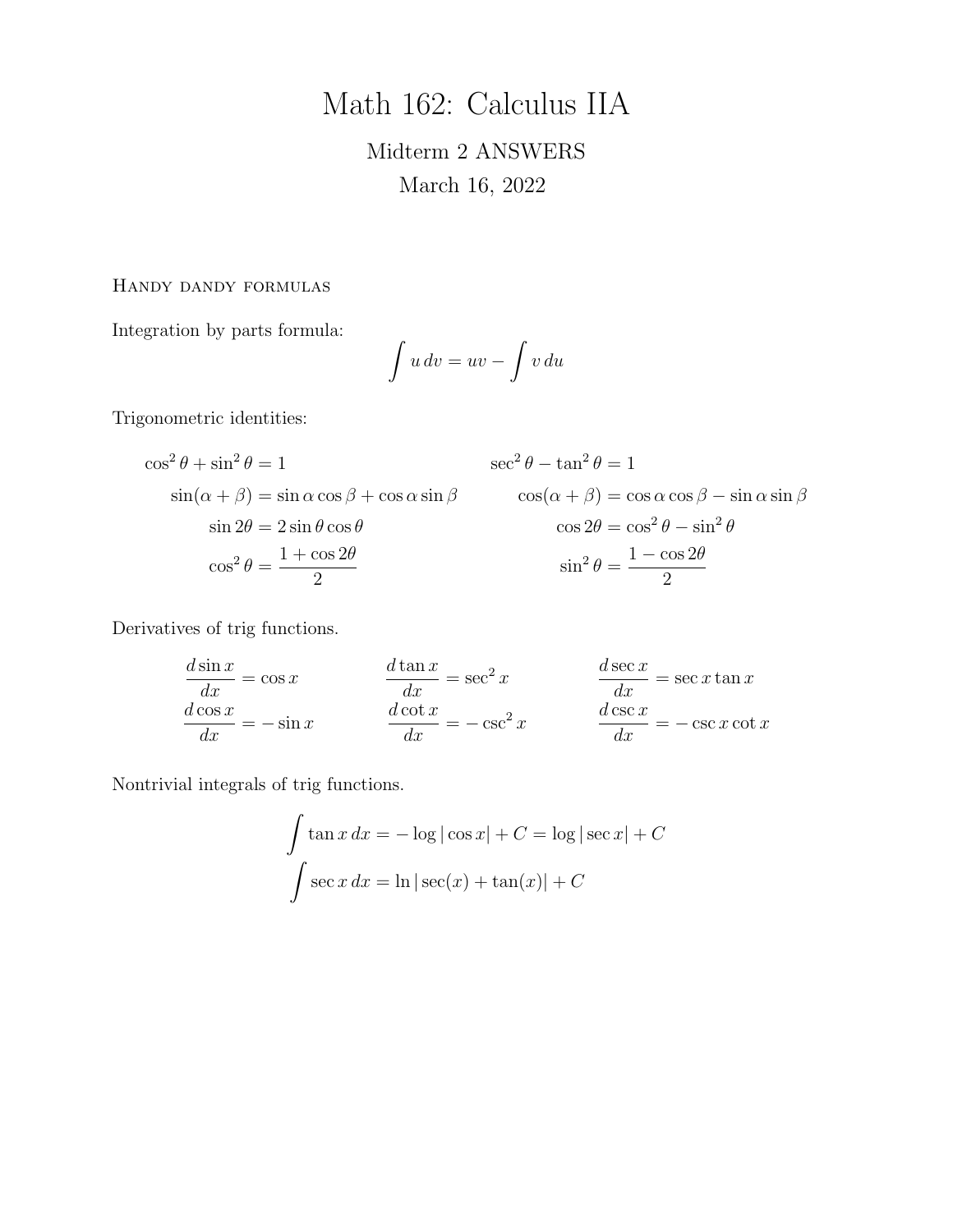(a) Evaluate the integral 
$$
\int_0^{\pi/4} \sec^4(x) \tan^3(x) dx
$$
.  
Answer:

 $\int_0^{\pi/4}$  $\boldsymbol{0}$  $\sec^4(x) \tan^3(x) dx = \int^{\pi/4}$  $\boldsymbol{0}$  $\sec^2(x) \tan^3(x) \sec^2(x) dx$  $=$   $\int^{\pi/4}$ 0  $(1 + \tan^2(x)) \tan^3(x) \sec^2(x) dx$ let  $u = \tan(x)$ ,  $du = \sec^2(x) dx$  $=$   $\int_1^1$ 0  $(1+u^2)u^3 du$  $=$   $\int_1^1$ 0  $u^3 + u^5 du$ =  $\sqrt{u^4}$ 4  $+$  $u^6$ 6  $\Big)\Big|$ 1 0 = 1 4  $+$ 1 6

(b) Evaluate the indefinite integral  $\left(\frac{1}{\sqrt{2}}\right)^{1/2}$  $x^2 + 2x + 2$  $dx$ .

Answer:

$$
\int \frac{1}{\sqrt{x^2 + 2x + 2}} dx = \int \frac{1}{\sqrt{(x+1)^2 + 1}} dx
$$
  
let  $x + 1 = \tan(\theta)$  so  $dx = \sec^2(\theta) d\theta$   

$$
= \int \frac{1}{\sqrt{\tan^2(\theta) + 1}} \sec^2(\theta) d\theta
$$
  

$$
= \int \frac{1}{\sec(\theta)} \sec^2(\theta) d\theta
$$
  

$$
= \int \sec(\theta) d\theta
$$
  

$$
= \ln |\sec(\theta) + \tan(\theta)| + C
$$

If 
$$
x + 1 = \tan(\theta)
$$
, then  $\sec(\theta) = \sqrt{x^2 + 2x + 2}$ , so  
\n
$$
\int \frac{1}{\sqrt{x^2 + 2x + 2}} dx = \ln|\sqrt{x^2 + 2x + 2} + (x + 1)| + C
$$

Page 2 of 12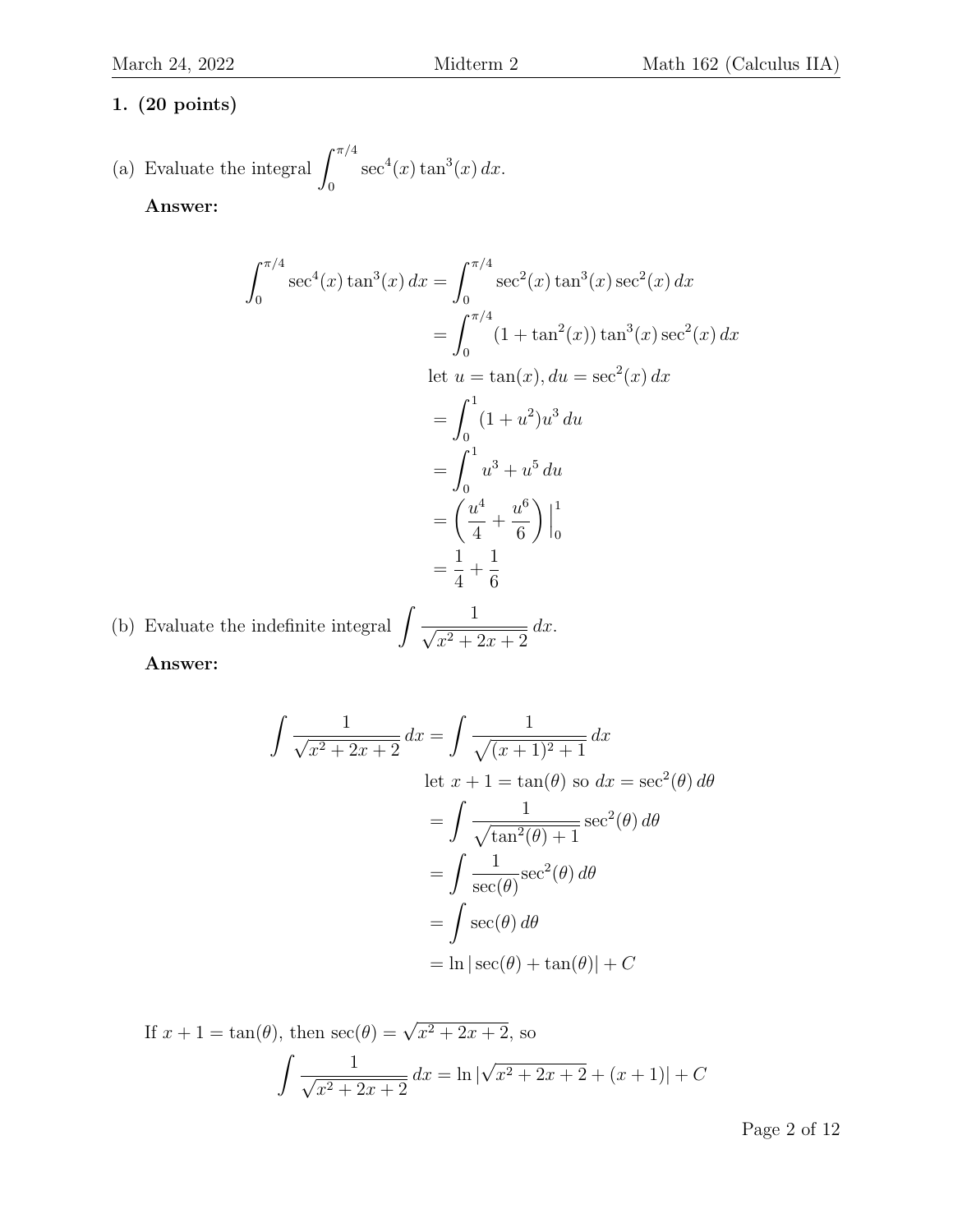Evaluate

$$
\int \frac{x^3 + 2x^2 - x + 2}{x^2 (x^2 + 1)} dx
$$

Hint: Use the method of partial fractions.

### Answer:

 $x^2 + 1$  is an irreducible quadratic since  $x^2$  can never be  $-1$  and  $x^2$  is a quadratic which has the repeated linear factor  $x$ , so by partial fractions method:

$$
\frac{x^3 + 2x^2 - x + 2}{x^2 (x^2 + 1)} = \frac{A}{x} + \frac{B}{x^2} + \frac{Cx + D}{x^2 + 1}
$$

where  $A, B, C$ , and  $D$  are constants. So,

$$
x^{3} + 2x^{2} - x + 2 = Ax(x^{2} + 1) + B(x^{2} + 1) + Cx^{3} + Dx^{2}
$$

Expanding the right hand side we obtain

$$
x^3 + 2x^2 - x + 2 = Ax^3 + Ax + Bx^2 + B + Cx^3 + Dx^2
$$

This is an equation of polynomials so all coefficients should be set equal to each other:

$$
1x3 = (A + C) x3
$$
  

$$
2x2 = (B + D) x2
$$
  

$$
-x = Ax
$$
  

$$
2 = B
$$

So  $B = 2$  and  $A = -1$ . By the first two equations we see that  $A + C = 1$  and  $B + D = 2$ . Therefore,  $C = 2$  and  $D = 0$ . Therefore,

$$
\int \frac{x^3 + 2x^2 - x + 2}{x^2 (x^2 + 1)} dx = \int \frac{-1}{x} dx + \int \frac{2}{x^2} dx + \int \frac{2x}{x^2 + 1} dx
$$

For the third integral, let  $u = x^2 + 1$ , then  $du = 2x dx$ 

$$
\int \frac{2x}{x^2 + 1} \, dx = \int \frac{du}{u} = \ln|u| = \ln(x^2 + 1)
$$

Page 3 of 12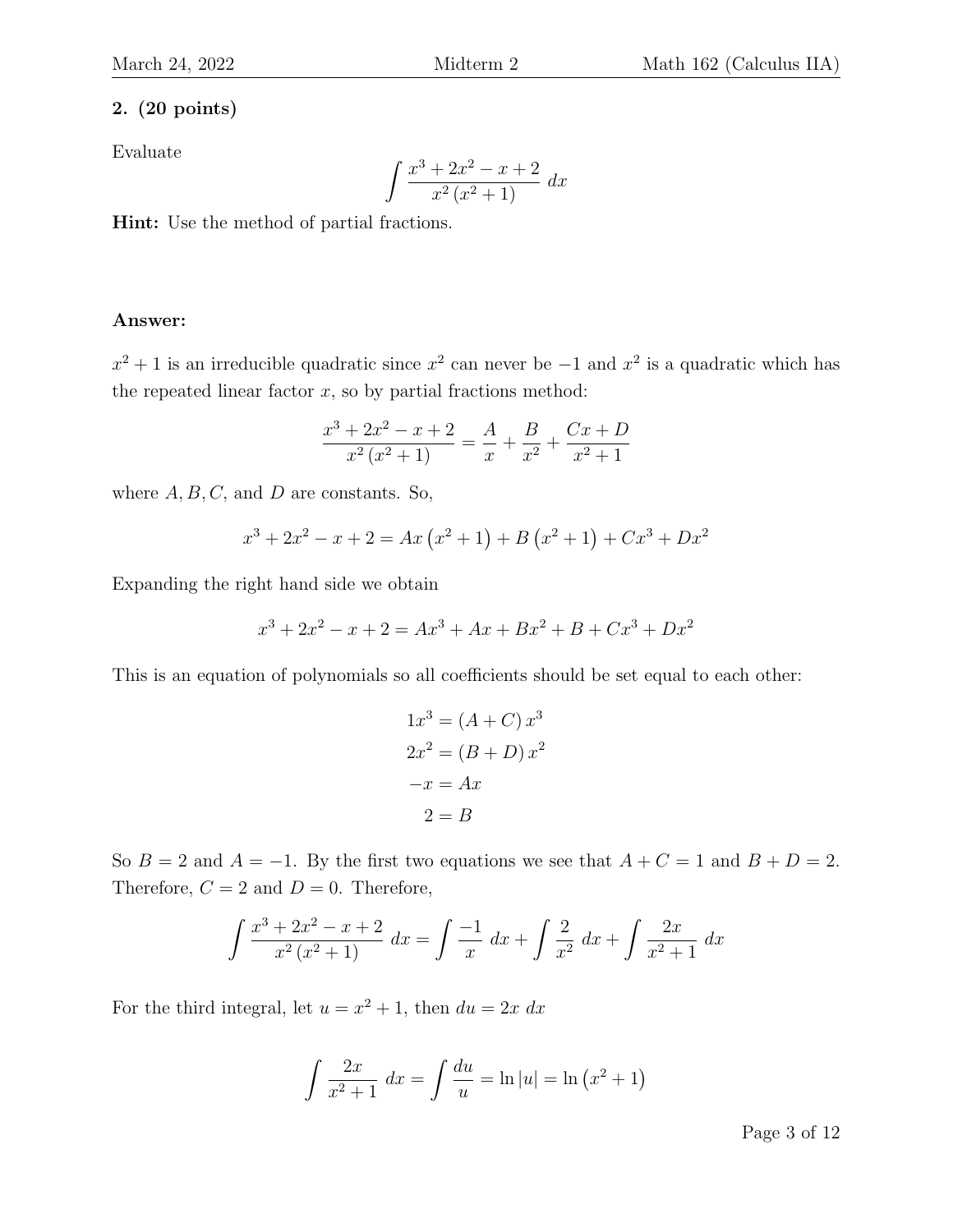up to addition by a constant.

Therefore,

$$
\int \frac{x^3 + 2x^2 - x + 2}{x^2 (x^2 + 1)} = -\ln|x| - \frac{2}{x} + \ln(x^2 + 1) + C.
$$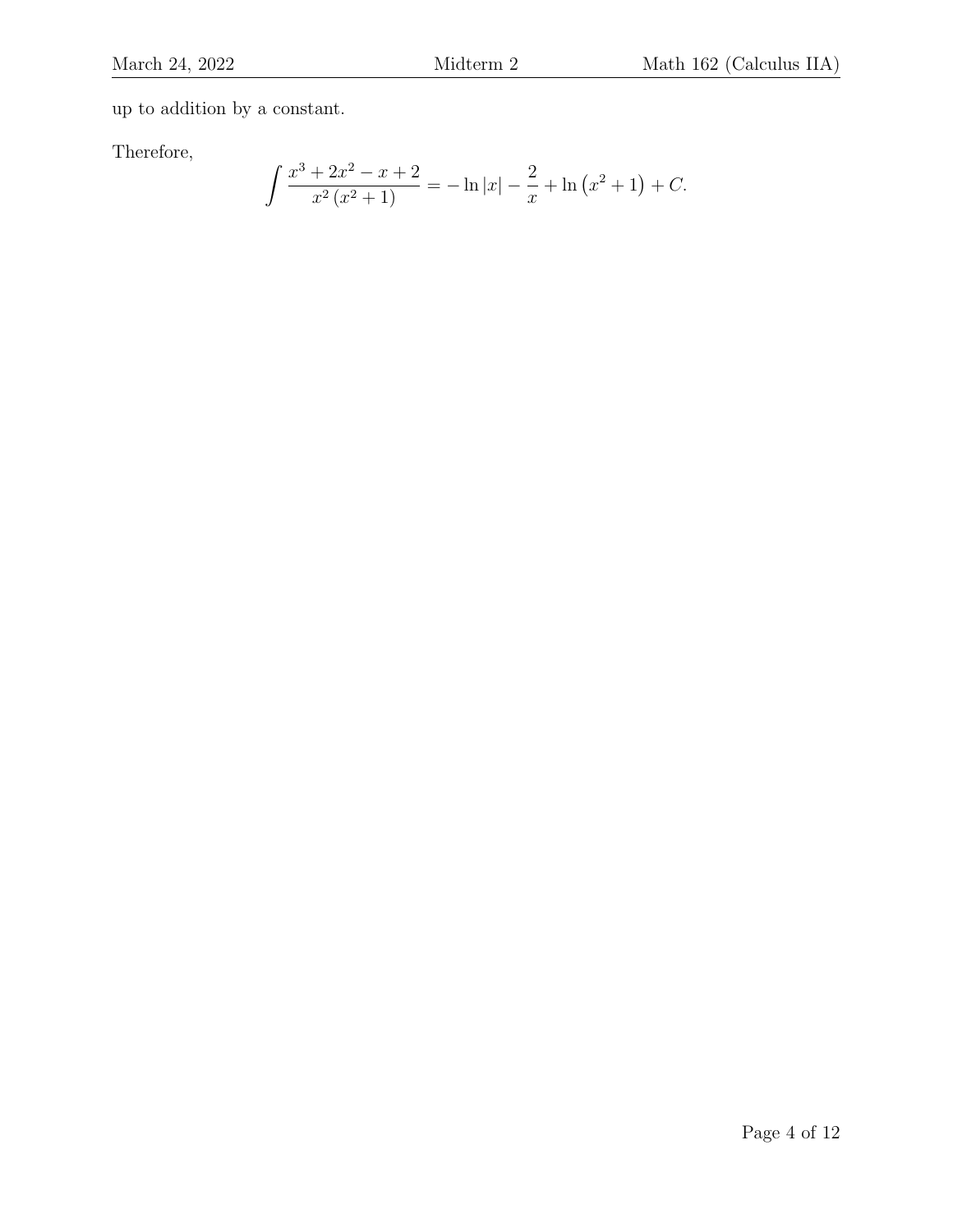For each of the following improper integrals, explain why it is improper, and determine whether it converges or diverges. If it converges, then show to what it converges. Be sure to SHOW ALL WORK.

(a) 
$$
\int_0^9 (x-1)^{-1/3} dx
$$

# Answer:

The integrand is not defined for  $x = 1$ , making the integral improper. The improper integral will converge if and only if each of the improper integrals

$$
\int_0^1 (x-1)^{-1/3} dx
$$

and

$$
\int_{1}^{9} (x-1)^{-1/3} dx
$$

both converge. An antiderivative of  $(x-1)^{-1/3}$  is  $(3/2)(x-1)^{2/3}$ , so

$$
\int_0^1 (x-1)^{-1/3} dx = \lim_{t \to 1^-} \int_0^t (x-1)^{-1/3} dx = \lim_{t \to 1^-} (3/2)[(t-1)^{2/3} - (-1)^{2/3}] = -3/2
$$

$$
\int_{1}^{9} (x-1)^{-1/3} dx = \lim_{t \to 1+} \int_{t}^{9} (x-1)^{-1/3} dx = \lim_{t \to 1+} (3/2) [-(t-1)^{2/3} + (8)^{2/3}] = 3/2[0+4] = 6
$$

Hence the improper integral converges to  $6 + (-3/2) = 9/2$ .

(b) 
$$
\int_{-1}^{0} \frac{e^{1/x}}{x^3} dx
$$

### Answer:

The integrand is not defined for  $x = 0$ ; therefore the integral is improper.

First, let us find an antiderivative of  $e^{1/x}/x^3$ . Make the substitution  $u = 1/x$ , so  $du =$  $-1/x^2 dx$ , so

$$
\int \frac{e^{1/x}}{x^3} dx = \int e^u u^3 \cdot -u^{-2} du = -\int u e^u du
$$

Page 5 of 12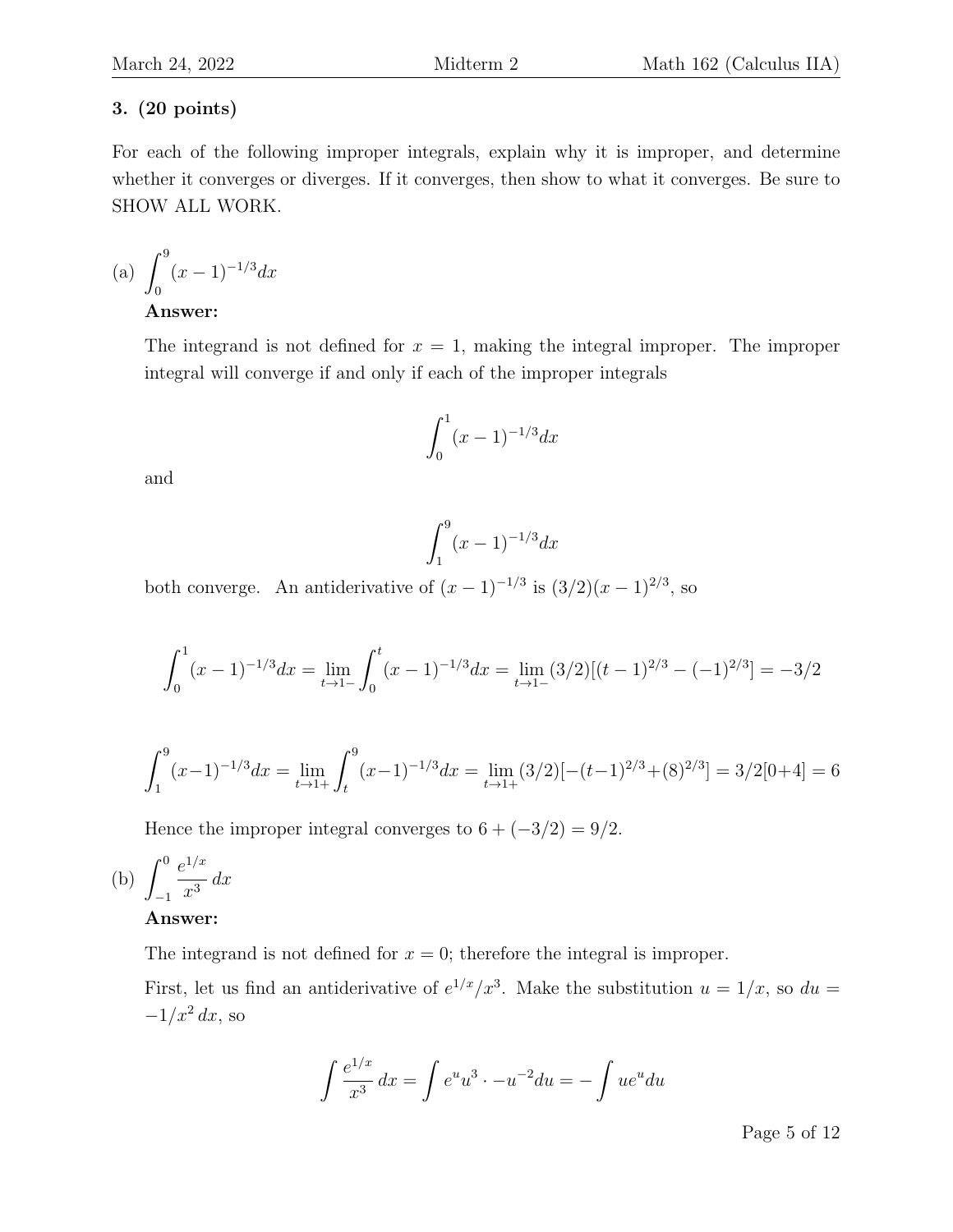The last integral is easily evaluated by parts:  $U = u$ ,  $dV = e^u du$ , so  $dU = du$ ,  $V = e^u$ ;  $\int U dV = UV - \int V dU$ ; so

$$
\int ue^{u} du = ue^{u} - \int e^{u} du = ue^{u} - e^{u} = e^{u}(u - 1)
$$

So

$$
\int \frac{e^{1/x} dx}{x^3} = -e^{1/x} \left( \frac{1}{x} - 1 \right) + C = e^{1/x} \left( 1 - \frac{1}{x} \right) + C
$$

Thus

$$
\int_{-1}^{0} \frac{e^{1/x} dx}{x^3} = \lim_{t \to 0^-} \int_{-1}^{t} \frac{e^{1/x} dx}{x^3} = \lim_{t \to 0^-} e^{1/t} \left(1 - \frac{1}{t}\right) - e^{-1} \left(1 - \frac{1}{-1}\right) = -2/e + \lim_{t \to 0^-} \frac{1 - (1/t)}{e^{-1/t}}
$$

The last limit obeys the hypotheses for l'Hopital's Rule, so

$$
\int_{-1}^{0} \frac{e^{1/x} dx}{x^3} = -2/e + \lim_{t \to 0-} \frac{1/t^2}{e^{-1/t} \cdot (1/t^2)} = -2/e + \lim_{t \to 0-} \frac{1}{e^{-1/t}} = -2/e
$$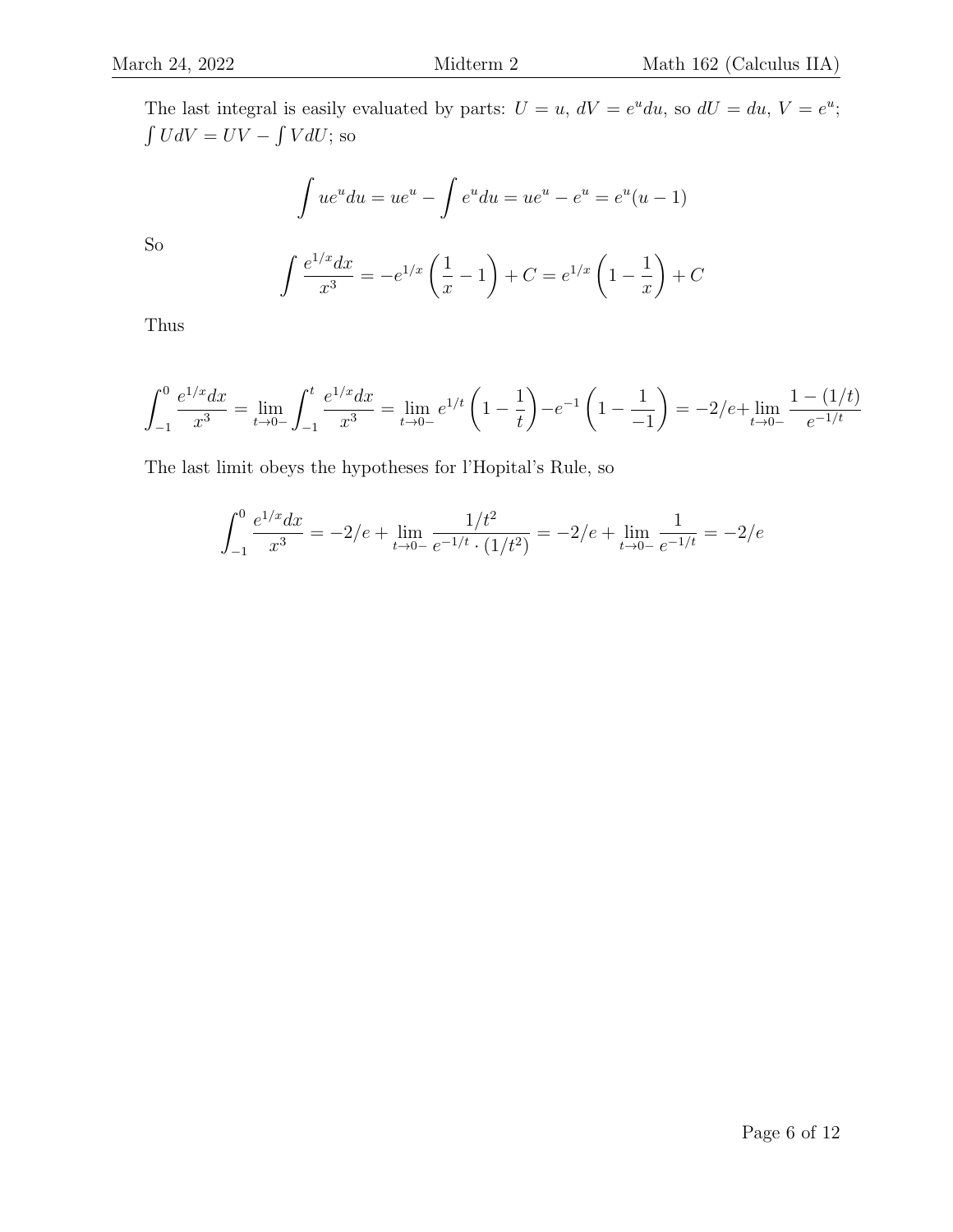The kite's height (in m) above ground with respect to its horizontal position is given by the function

$$
y = \frac{1}{6}(x^2 + 4)^{3/2}
$$

A steady wind blows a kite due west. Find the distance traveled by the kite from  $x = 0$  to  $x = 3$ .

# Answer:

Apply the arc length formula

$$
L = \int_a^b \sqrt{1 + (f'(x))^2} dx.
$$

Since  $f'(x) = \frac{1}{2}x(x^2+4)^{1/2}$ , it holds that  $(f'(x))^2 = \frac{1}{4}$  $\frac{1}{4}x^2(x^2+4) = \frac{x^4}{4} + x^2$ . Therefore,

$$
L = \int_0^3 \sqrt{1 + \frac{x^4}{4} + x^2} \, dx = \int_0^3 \sqrt{\left(\frac{x^2}{2} + 1\right)^2} \, dx
$$
  
= 
$$
\int_0^3 \frac{x^2}{2} + 1 \, dx = \frac{x^3}{6} + x \Big|_0^3 = \frac{9}{2} + 3 = \frac{15}{2}m.
$$

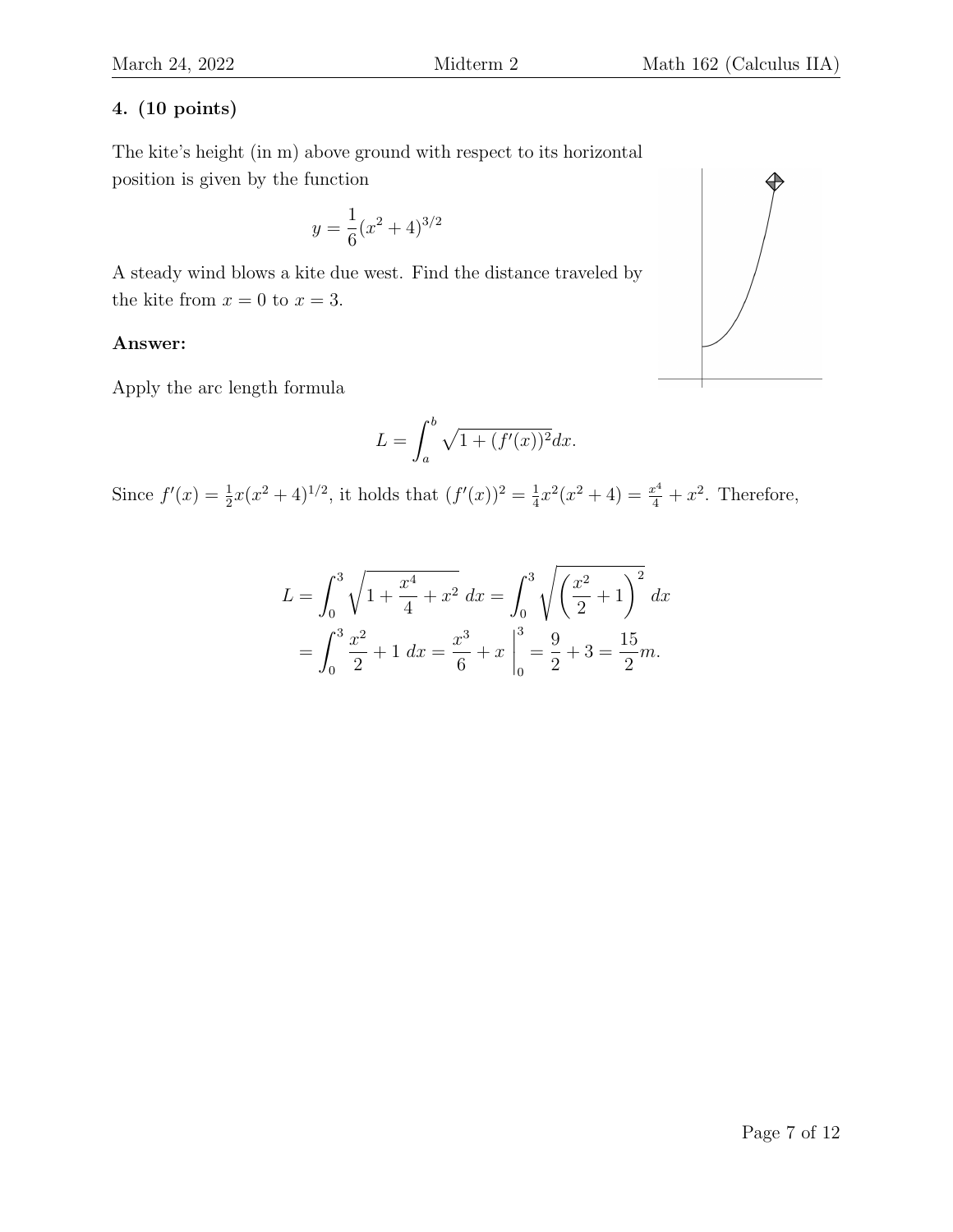(a) The local bakery makes chocolate dip donuts. The surface of the donut can be described as the surface of revolution obtained by revolving the circumference  $(x-3)^2 + y^2 = 1$ about the y-axis. A sketch of the curve is shown below



Assuming that only the upper half of the donut is evenly dipped, write an integral (do not evaluate it!) that represents the surface area of the donut covered by chocolate.

# Answer:

Apply the surface area formula (revolving about the y-axis)

$$
S = 2\pi \int_{a}^{b} x\sqrt{1 + (f'(x))^{2}} dx.
$$

The upper half of the donut is given by the function  $f(x) = \sqrt{1 - (x - 3)^2}$  and so  $f'(x) = -\frac{x-3}{\sqrt{1-(x-3)^2}}$ . The surface area is represented by the integral

$$
S = 2\pi \int_2^4 x \sqrt{1 + \frac{(x-3)^2}{1 - (x-3)^2}} dx
$$

(b) The bakery adds a chocolate dipped strawberry on top of the donut. The strawberry can be described as the surface of revolution obtained by revolving the curve  $y = \ln(x)$ about the x-axis from  $x = 1$  to  $x =$ √  $\overline{e}$ . A sketch of the curve is shown below.

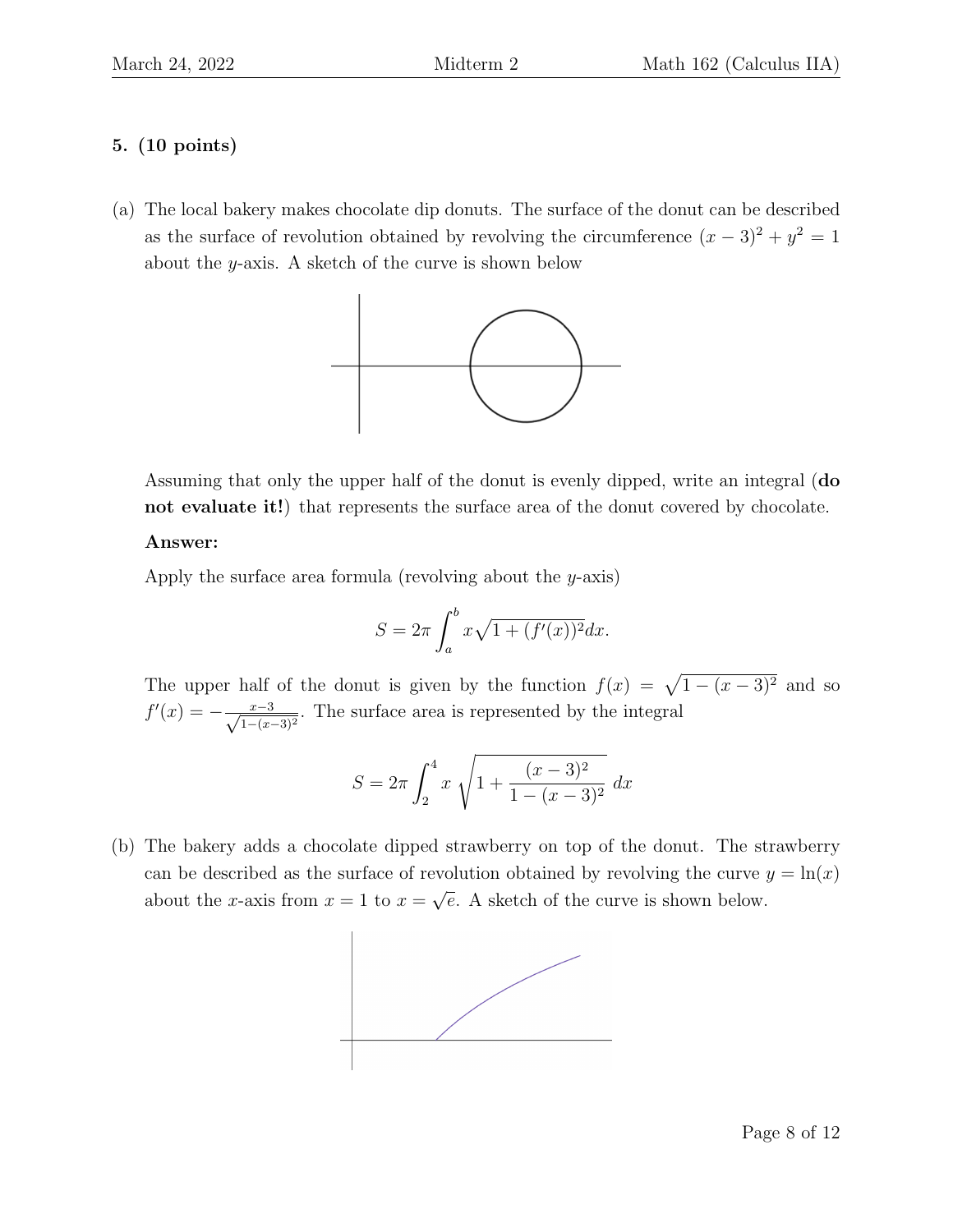Write an integral (do not evaluate it!) that represents the surface area of the strawberry covered by chocolate.

# Answer:

Apply the surface area formula (revolving about the  $x$ -axis)

$$
S = 2\pi \int_{a}^{b} f(x)\sqrt{1 + (f'(x))^{2}} dx.
$$

Since the surface of the strawberry is given by  $f(x) = \ln(x)$ , the surface area is

$$
S = 2\pi \int_1^{\sqrt{e}} \ln(x) \sqrt{1 + \frac{1}{x^2}} dx
$$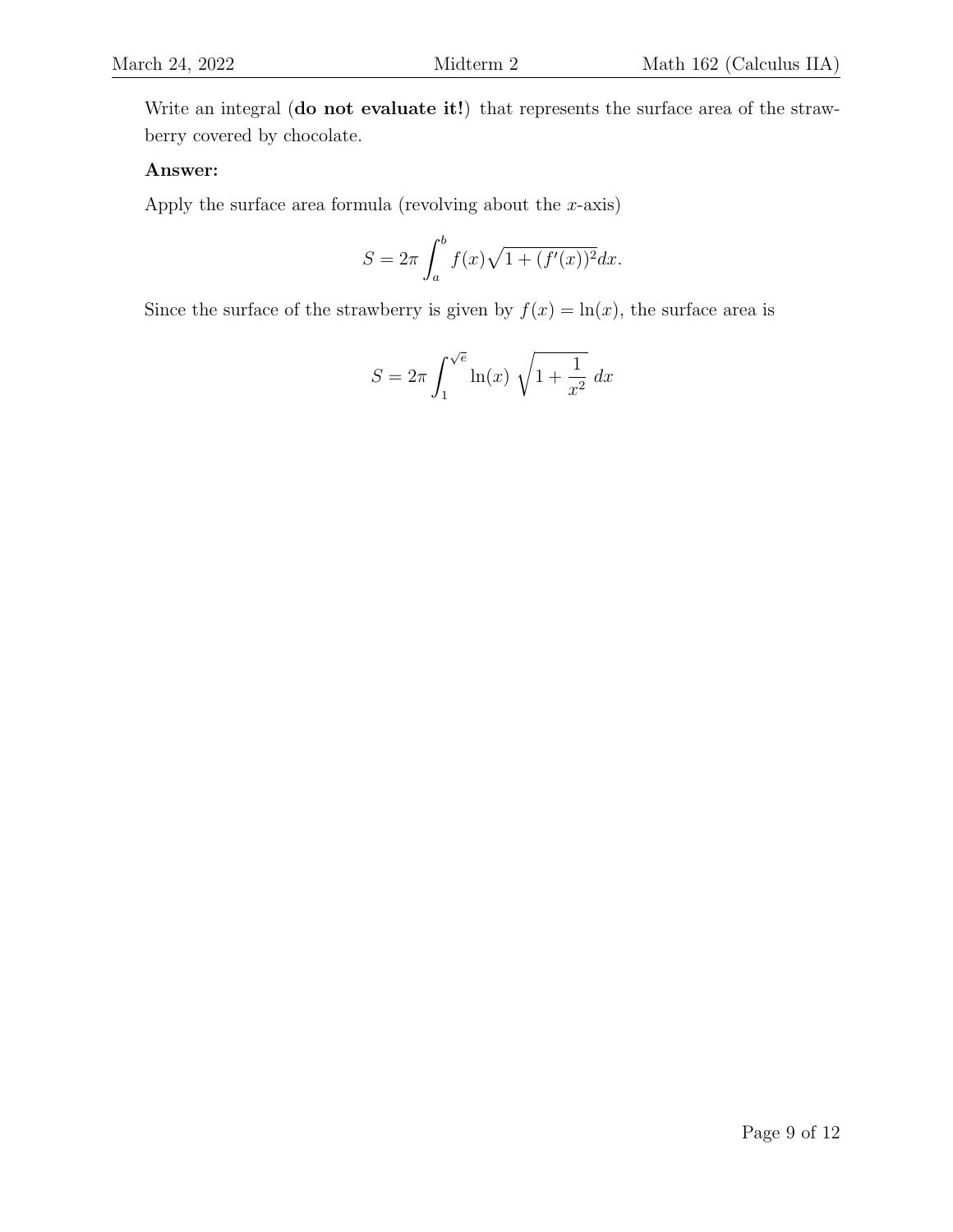Consider the parametric curve defined by  $x(t) = \cos(t)$  and  $y(t) = t^2$  for  $0 \le t \le \pi$ .



(a) For  $0 \le t \le \pi$ , find the t values where the tangent line has vertical slope and the t values where the tangent line has horizontal slope.

### Answer:

The slope of the tangent line is  $\frac{dy}{dx} = \frac{dy/dt}{dx/dt} = \frac{2t}{-\sinh}$  $\frac{2t}{-\sin(t)}$ . It is horizontal when  $\frac{dy}{dx} = 0$  and vertical when  $\frac{dy}{dx} = \infty$ .

When  $t = 0$ , both the numerator and denominator are 0, so we take a limit  $\lim_{t \to 0} \frac{2t}{-\sin t}$  $-\sin(t)$ and get that the slope at  $t = 0$  is  $-2$ . The numerator is otherwise never 0, so there is no horizontal slope.

The denominator is also 0 when  $t = \pi$ , so there is a vertical slope for  $t = \pi$ .

(b) Write down but do not evalute an integral (with respect to  $t$ ) expressing the area under the curve from  $0 \le t \le \pi$ .

# Answer:

Observe that since  $x(t) = \cos(t)$  is a decreasing function from 0 to  $\pi$ , we integrate from  $\pi$  to 0 to find the area under the curve.

We use the formula:

$$
\int y \, dx = \int_{t=\pi}^{t=0} y(t) \, \frac{dx}{dt} dt = \int_{t=\pi}^{t=0} t^2 (-\sin(t)) \, dt.
$$

Page 10 of 12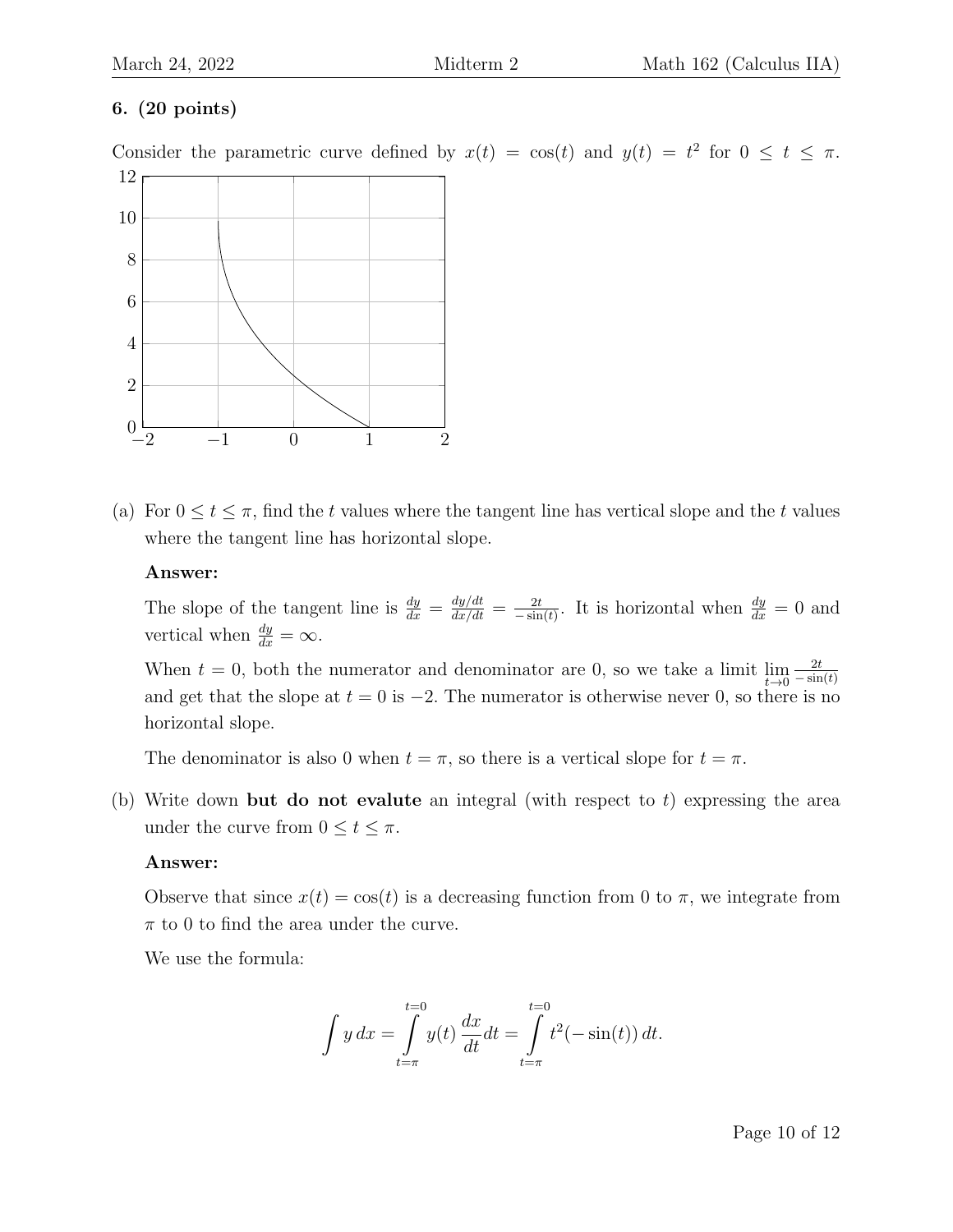Scratch paper